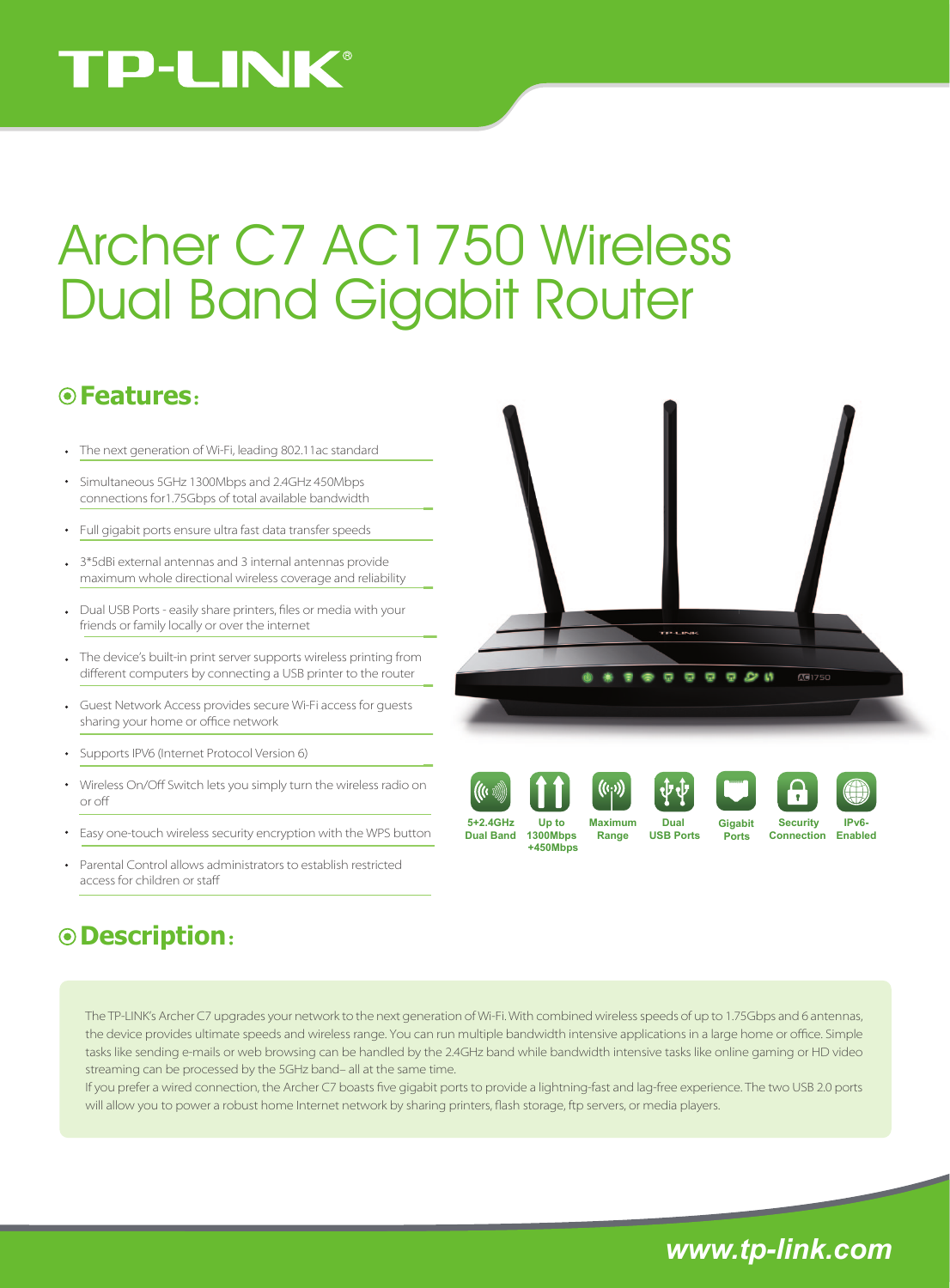## **Specifications**:

| <b>HARDWARE FEATURES</b>     |                                                                                                          |
|------------------------------|----------------------------------------------------------------------------------------------------------|
| Interface                    | 4 10/100/1000Mbps LAN Ports<br>1 10/100/1000Mbps WAN Port<br>2 USB 2.0 Port                              |
| <b>Button</b>                | <b>WPS/Reset Button</b><br>Wireless On/Off Switch<br>Power On/Off Button                                 |
| <b>External Power Supply</b> | 12VDC / 2.5A                                                                                             |
| Antenna type                 | Three 5GHz 5dBi detachable antennas (RP-SMA)                                                             |
|                              | Three 2.4GHz internal antennas                                                                           |
| <b>WIRELESS FEATURES</b>     |                                                                                                          |
| Wireless Standards           | IEEE 802.11a/n/ac, 5GHz                                                                                  |
|                              | IEEE 802.11b/g/n, 2,4GHz                                                                                 |
| Frequency                    | 2.4GHz and 5GHz                                                                                          |
| Signal Rate                  | 5GHz: Up to 1300Mbps                                                                                     |
|                              | 2.4GHz: Up to 450Mbps                                                                                    |
| <b>EIRP</b>                  | <20dBm                                                                                                   |
| Reception Sensitivity        | 5GHz<br>11a 6Mbps: -96dBm, 11a 54Mbps: -79dBm<br>11ac HT20: -71dBm, 11ac HT40: -66dBm, 11ac HT80: -63dBm |
|                              | 2.4GHz<br>11g 54M: -77dBm<br>11n HT20: -74dBm, 11n HT40: -72dBm                                          |
| <b>Wireless Functions</b>    | Enable/Disable Wireless Radio, WDS Bridge, WMM, Wireless Statistics                                      |
| Wireless Security            | WEP, WPA / WPA2, WPA-PSK/ WPA2-PSK encryption                                                            |
| <b>SOFTWARE FEATURES</b>     |                                                                                                          |
| WAN Type                     | Dynamic IP/Static IP/PPPoE/PPTP(Dual Access)/L2TP(Dual Access)/BigPond                                   |
| <b>DHCP</b>                  | Server, Client, DHCP Client List,<br><b>Address Reservation</b>                                          |
| Quality of Service           | WMM, Bandwidth Control                                                                                   |
| Port Forwarding              | Virtual Server, Port Triggering, UPnP, DMZ                                                               |
| Dynamic DNS                  | DynDns, Comexe, NO-IP                                                                                    |
| VPN Pass-Through             | PPTP, L2TP, IPSec                                                                                        |
| Access Control               | Parental Control, Local Management Control, Host List, Access<br>Schedule, Rule Management               |
| <b>Firewall Security</b>     | DoS, SPI Firewall<br>IP Address Filter/MAC Address Filter/Domain Filter<br>IP and MAC Address Binding    |
| USB Sharing                  | Support Samba(Storage)/FTP Server/Media Server/Printer Server                                            |
| Management                   | <b>Access Control</b><br>Local Management<br>Remote Management                                           |
| Internet Protocol            | IPv4, IPv6                                                                                               |

Specifications are subject to change without notice. TP-LINK is a registered trademark of TP-LINK Technologies Co., Ltd. Other brands and product names are

lemarks of their respective holde<br>ation, transformation, or adaptat